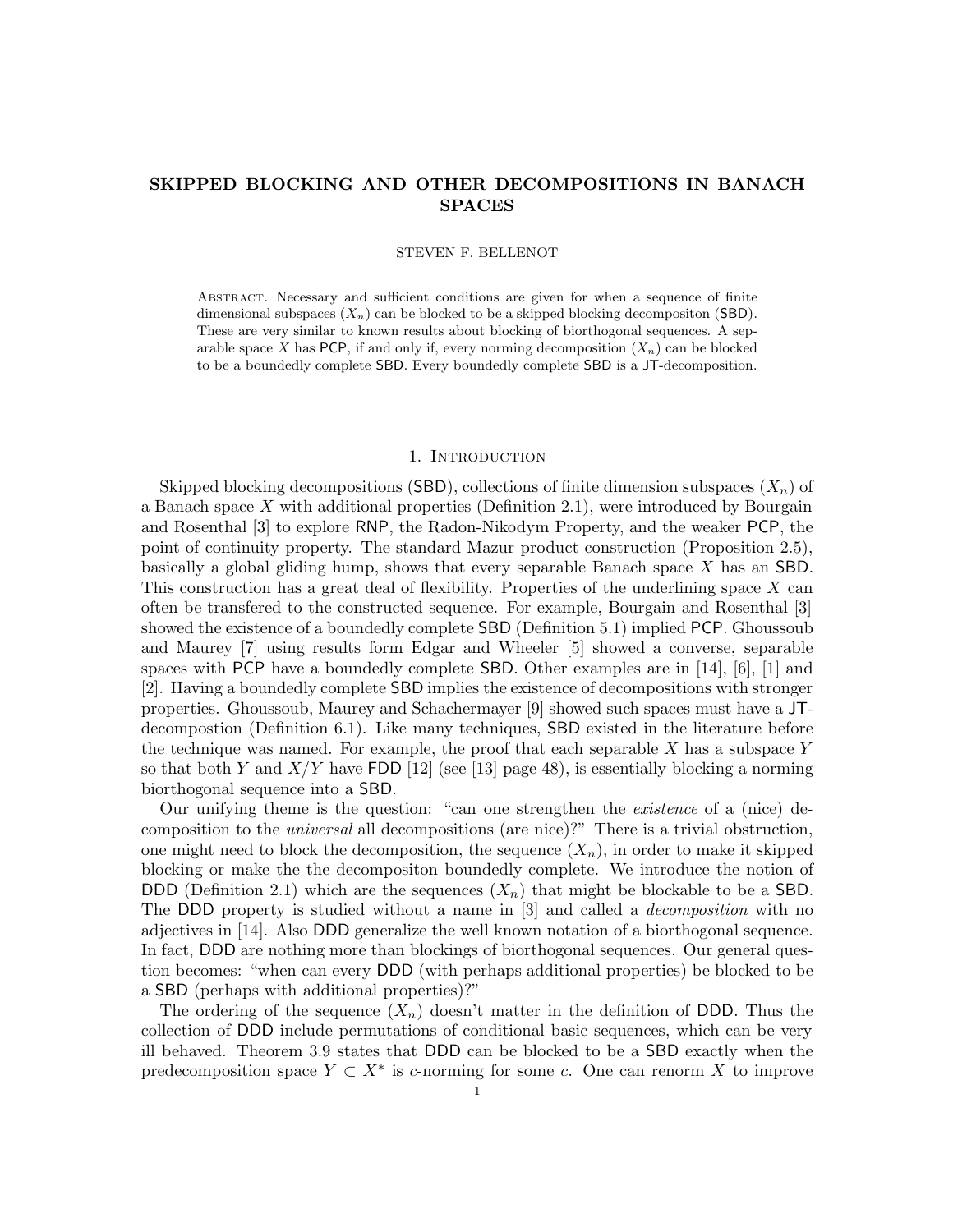to make the c-norming constant 1 (Proprosition 3.13). The space Y is independent of the ordering on  $(X_n)$ . If  $(X_n)$  is DDD, then the dual system  $(X_n^*)$  can be blocked to be a SBD (Proposition 3.2) (Proposition 3.2).

A number of examples are given that illustrate these results. Example 2.3 shows not every DDD can be blocked to be a SBD. Example 3.4 shows that the dual sequence  $(X_n^*)$ <br>of a DDD need not be a SBD. Example 4.2 is a permutation of a basis for James space of a DDD need not be a SBD. Example 4.2 is a permutation of a basis for James space J and provides a SBD that has badly behaved partial sum projections no matter how the decomposition is blocked. Example 4.4 shows the subspace  $X_n$  can be far from the the quotient  $X/[X_m]_{m \neq n}$ .

We have two complete solutions for the boundedly complete SBD case, or equivalently for separable spaces  $X$  with PCP. The point of continuity property, PCP, states every bounded set has a point of weak to norm continuity. Theorem 5.2 shows every norming DDD in a space with PCP can be blocked to be a boundedly complete SBD.

A JT-decomposition (Definition 6.1) is a boundedly complete skipped decomposition with additional properties like those of the predual of JT, James tree space. The fact that PCP implies the existence of a JT-decomposition was proved in [9] using results from sequence of previous papers [7], [8]. Their construction of JT-decomposition added more conditions to the Mazur product construction from the earlier boundedly complete SBD construction. We strengthen this result by showing that each boundedly complete **SBD** is already a cnorming JT-decomposition (Theorem 6.2) for some  $c < \infty$ . Theorem 6.3 shows if X has the PCP then every DDD with a c-norming predecompostion spae can be blocked to be a c-norming JT-decomposition and the space  $X$  can renormed so that the blocking is a 1-norming JT-decomposition.

The name SBD and its adjectives are somewhat unwieldy. The name boundedly complete SBD applies property "boundedly complete" only to skipped subsequences and not to the global decomposition. The term DDD doesn't demystify a defining-phrase or stand for anything, but we wanted to reserve "decomposition" with no adjective for informal use.

The author would like to acknowledge the help of a referee of an earler version of the paper. For both some connections with biorthogonal sequences and for the examples about total vs norming vs c-norming. These appear at the end of Section 3, starting with Proposition 3.10.

# 2. Notation, Preliminaries, DDD and SBD

We start the notation about DDD and skipped-blocking decompositions, SBD in this section. Besides notation, we explored the theory with simple examples and observations some of which are known. Also in this section is a well-known preliminary proposition. Every paper on skipped-blocking decompositions seems to have a proof based on the Mazur product construction and Proposition 2.5 is ours.

Our notation generally follows [13] or [10], the first chapter of [11]. In particular,  $[X_n]_{n=1}^k$ <br>the closed linear span of  $\mathbb{E}^k$ ,  $X$  and  $[X] = [X] \propto \text{If } m \leq k$  are integers, we will write is the closed linear span of  $\bigcup_{n=1}^{k} X_n$  and  $[X_n] = [X_n]_{n=1}^{\infty}$ . If  $m \leq k$  are integers, we will write<br> $X[m]_k$  for  $[X]_k$  and  $X[m]_{n=0}^{\infty}$  for  $[X]_{n=0}^{\infty}$ . If  $(m(i))$  is a strictly increasing integer  $X[m, k]$  for  $[X_n]_{n=m}^k$  and  $X[m, \infty)$  for  $[X_n]_{n=m}^{\infty}$ . If  $(m(i))$  is a strictly increasing integer<br>sequence with  $m(0) = 0$  then we will say  $(X[m(i-1)+1,m(i)])$  is a blocking of  $(X)$ . We sequence with  $m(0) = 0$ , then we will say  $(X[m(i-1)+1, m(i)])$  is a blocking of  $(X_n)$ . We use the dual pair notation  $\langle x, y \rangle$  for  $y(x)$  or  $x(y)$ .

**Definition 2.1.** We will say that  $(X_n)$ , a sequence of finite dimensional subspaces, is a skipped-blocking decomposition *(*SBD*) for a Banach space* X *provided (1)–(3) hold. If only (1) and (2) hold we will say*  $(X_n)$  *is a* DDD.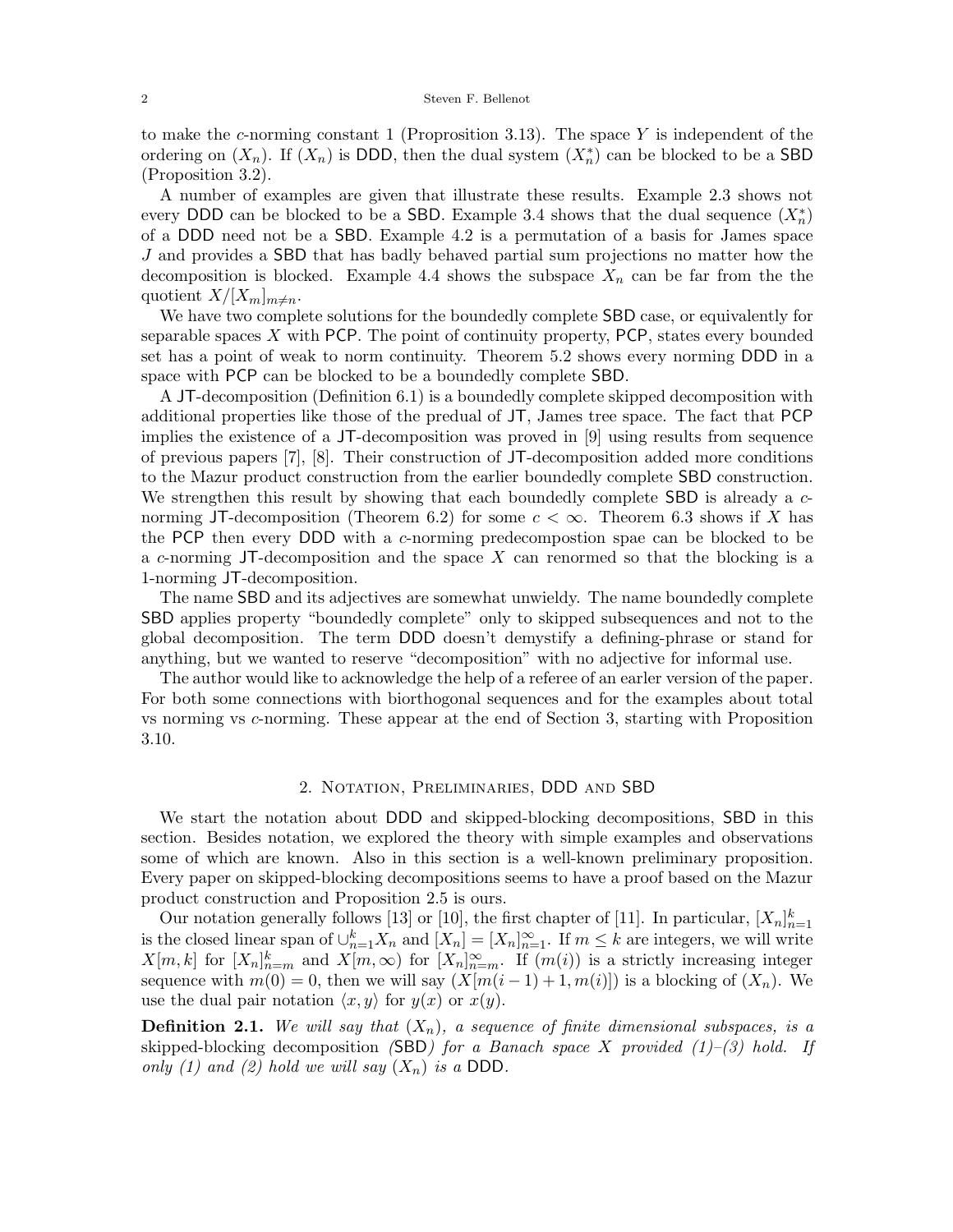- (1)  $X = [X_n]$ . Sometimes this property is called *total*.
- (2) For each  $n, X_n \cap [X_m]_{m \neq n} = \{0\}$ . Sometimes this property is called *minimal*.
- (3) For sequences  $(n(i))$  and  $(m(i))$  with  $n(i) < m(i) + 1 < n(i+1)$   $(X[n(i), m(i)])_{i=1}^{\infty}$ ,<br>is FDD for  $[X[n(i), m(i)]]$ is FDD for  $[X[n(i),m(i)]$ .

Given an DDD  $(X_n)$  we define the projections  $p_n$ ,  $P_n$  and  $R_n$  as follows:

- (4) The projection  $p_n : X \to X$  with kernel  $[X_m]_{m \neq n}$  and range  $X_n$ .
- (5) The projection  $P_n: X \to X$  given by  $P_n = \sum_{i=1}^n p_i$ .<br>(6) The projection  $R_i: [X] \to [X] \to [X]$  which is
- (6) The projection  $R_n : [X_m]_{m \neq n} \to [X_m]_{m \neq n}$  which is the restriction of  $P_{n-1}$  or  $P_n$ . The more general skipped projections  $R_{m,k}$  for  $m \leq k$ , which is the restriction of  $P_m$  on the space  $X[1, m-1] \oplus X[k+1, \infty)$ . We have  $||R_{n,j}|| \leq ||R_{m,k}||$  whenever  $n \leq m \leq k \leq j$ .
- (7) The constants  $K = \sup ||R_n||$ ,  $K_\infty = \limsup ||R_n||$ , and  $K_{\infty,\infty} = \lim_{m \to \infty} \lim_{k \to \infty} \|R_{m,k}\|$ Equation (3) is equivalent to  $K < \infty$ . Equation (2) implies that the projections in (4)–(6) are bounded. The monotone estimate in (6) implies that the limit  $K_{\infty,\infty}$ exists.

**Definition 2.2.** *We will call the constant* K *in (7), the* SBD-constant*, and the constant* <sup>K</sup>∞*, the* asymptotic SBD-constant*. Sometimes the constants of a* SBD *can be improved by blocking, the constant*  $K_{\infty,\infty}$  *is the limiting asymptotic constant, a DDD can be blocked to be a* SBD, if and only if,  $K_{\infty,\infty} < \infty$ .

*Remark.* The sequence  $(X_n)$  is an FDD exactly if the projections  $(P_n)$  are uniformly bounded which would imply that the projections  $(p_n)$  are also uniformly bounded. Conversely, since  $P_n = R_{n+1}(I - p_{n+1}),$  if  $(p_n)$  are uniformly bounded and  $(X_n)$  is a SBD, then  $(X_n)$  is an FDD. On the other hand, the principal of uniform boundedness says if  $||P_n||$  is unbounded, then there is an  $x \in X$  with  $\|P_n x\|$  unbounded. We will see later (Example 4.2), there are SBD  $(X_n)$  and x where no subsequence of  $(P_n x)$  is bounded. The projections  $(P_n x)$  can be very far from  $x$ .

**Example 2.3.** *A* DDD *of one-dimensional subspaces in Hilbert space that is not a* SBD*, nor can it be blocked to be a* SBD*.*

*Construction.* The sequence  $(X_n)$  where  $X_n = [e_1 + e_{n+1}/n]$  in Hilbert space with orthonormal basis  $(e_n)$  satisfies both (1) and (2) but not (3), so it is a DDD but not a SBD. Since  $e_1 + e_{n+1}/n \to e_1$ , the sets  $[X_m]_{m \neq n} = [e_m]_{m \neq n+1}$  and so the space  $X_n^* = [e_{n+1}]$  (see (9)<br>below). No blocking of  $(X)$  is a SBD but  $(X^*)$  is a FDD for its closed linear span. Since below). No blocking of  $(X_n)$  is a SBD, but  $(X_n^*)$  is a FDD for its closed linear span. Since  $\bigcap X[n,\infty) - [e_1] \neq \{0\}$  the span of  $(X^*)$  is not all of the dual. Thus the DDD is not sepa- $\bigcap_n X[n,\infty) = [e_1] \neq \{0\}$ , the span of  $(X_n^*)$  is not all of the dual. Thus the DDD is not sepa-<br>rating (Definition 3.8). The projections  $p(x) = e^*$ ,  $(x)(pe_1 + e_{n+1})$  and hence  $p(e_1) = 0$ rating (Definition 3.8). The projections  $p_n(x) = e_{n+1}^*(x)(ne_1 + e_{n+1})$  and hence  $p_n(e_1) = 0$ <br>for all n. On the other hand  $x = \sum_{n=1}^{\infty} (x)$  has n  $(x) = e_1 + e_{n+1}/n$  and  $||P||_F||_F \ge n$ for all *n*. On the other hand  $x = \sum_{n+1}^{\infty} e_{n+1}/n$  has  $p_n(x) = e_1 + e_{n+1}/n$  and  $||P_n x|| > n$ . Having  $\cap_n X[n,\infty)=[e_1] \neq \{0\}$  is the only way a DDD can fail to be a SBD in Hilbert space. space.  $\Box$ 

# **Example 2.4.** *A* SBD *of one-dimensional subspaces in Hilbert space that is not a* FDD*.*

*Construction.* Let  $(e_n)$  be an orthonormal basis, let  $X_n$  be the one dimensional  $[e_n]$  when n is odd and the one dimensional  $[e_{n-1} + e_n/n]$  when n is even. Eventually,  $||p_{2n}|| = 2n$ , and  $||R_n|| = 1$ . Thus  $(X_n)$  is not a FDD but is a SBD with constant one. This also shows even when the  $X_n$  are one dimensional in a SBD there need not be a bound on  $\|p_n\|$ . This is, of course, the standard example that can be found in many places. Clearly the blocking given by  $m(i)=2i$  improves this SBD to a FDD.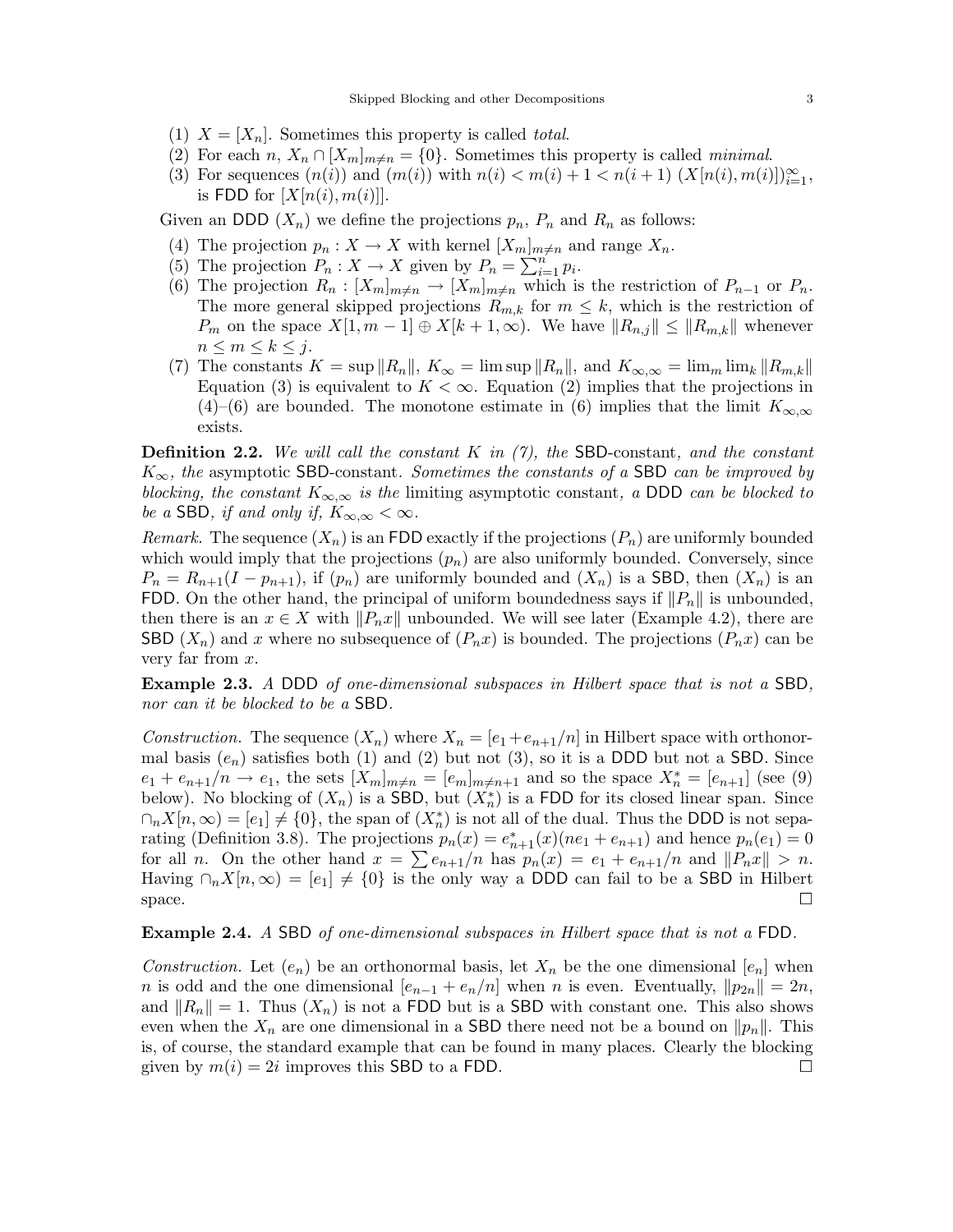**Proposition 2.5.** If X is separable, then X has a SBD  $(X_n)$  whose asymptotic constant is *one.*

*Outline of Proof.* Let  $\varepsilon_n > 0$  so that  $\prod_{i=1}^{n} (1+\varepsilon_n) < \infty$ . Let  $(x_n)$  be dense in X. Let  $X_1 = [x_1]$ and let  $W_0$  be a finite set of norm one elements of  $X^*$  so that  $X = X_1 \oplus W_0^{\perp}$  Inductively pick  $(X \cap \subset X)$  and finite subsets  $W$  of the unit sphere of  $X^*$  so that pick  $(X_n) \subset X$  and finite subsets  $W_n$  of the unit sphere of  $X^*$  so that

- (i)  $W_n \supset W_{n-1}$ .
- (ii) For  $x \in X[1, n] \|x\| \le (1 + \varepsilon_n) \sup\{|\langle x, y \rangle| : y \in W_n\}.$ <br>
(iii) If  $x \to x + y$  with  $y \in X[1, n]$   $y \in W^{\perp}$  and  $y \ne$
- (iii) If  $x_{n+1} = u + v$  with  $u \in X[1,n]$   $v \in W_{n-1}^{\perp}$  and  $v \neq 0$ , then there is  $y \in W_n$  with  $\langle v, y \rangle \neq 0.$ <br> **Y**  $\cdot \cdot \cdot \subset V$
- (iv)  $X_{n+1} \subset W_{n-1}^{\perp}$  so that both  $W_{n-1}^{\perp} = X_{n+1} \oplus W_n^{\perp}$  and  $v \in X_{n+1}$ . We have  $X = Y_{n+1} \cap W_{n-1}^{\perp}$  $X[1, n+1] \oplus W_n^{\perp}.$

The proof is now clear. But to belabor the point, note (ii) implies  $||R_{n+1}|| \leq 1 + \varepsilon_n$  and<br>i) implies  $X - [X_n]$ (iii) implies  $X = [X_n]$ .

**Example 2.6.** *A* SBD *which cannot be blocked to be a* FDD*.*

*Construction.* Let X be a Banach space without the Approximation Property, so in particular it cannot have a FDD. Since X has a SBD by Proposition 2.5, this SBD of X cannot be blocked to be a FDD. be blocked to be a FDD.

**Proposition 2.7.** For any basis  $(e_i)$  of X and and permutation  $\pi$  the sequence of one *dimensional spaces defined by*  $X_n = [e_{\pi(j)}]_{j=n}^n$  *is a DDD. Furthermore,*  $(X_n)$  *is* SBD*, if and* only if  $(e_{\pi(i)})$  is a basis *only if,*  $(e_{\pi(n)})$  *is a basis.* 

*Proof.* The definition of DDD is invariant under permutations. Since  $(e_i)$  is a basis,  $x_n =$  $e^*_{\pi(n)}(x)e_{\pi(n)} = p_n(x)$  is uniformly bounded in norm. The remark before Example 2.3 shows if  $(X_n)$  is a SBD then  $(X_n)$  is an FDD, and hence  $(e_{\pi(n)})$  is a basis. The converse is formal. formal.

#### 3. Duality and the Predecomposition Space

Continuing the list of notation, given an DDD  $(X_n)$  we define the quotients  $Z_n$  and  $Z_{m,k}$ with quotient maps  $q_n$ , and  $q_{m,k}$  and subspaces  $X_n^*$  and Y (the predecomposition space) in<br>the dual  $X^*$ . The quotient maps yield good estimates, unlike the projects  $(P \rvert)$  or  $(n \rvert)$  as the dual,  $X^*$ . The quotient maps yield good estimates, unlike the projects  $(P_n)$  or  $(p_n)$  as Example 4.2 and 4.4 show.

- (8) The quotient map  $q_n: X \to Z_n = X/[X_m]_{m \neq n}$ . And the more general quotients  $q_{m,k}: X \to Z_{m,k} = X/(X[1,m-1] \oplus X[k+1,\infty))$ . We have  $||q_{m,k}(x)|| \geq ||q_{n,j}(x)||$ whenever  $m \leq n \leq j \leq k$ .
- (9) The subspaces  $X_n^* = [X_m]_{m \neq n}^{\perp} \subset X^*$ . Clearly  $X_n^*$  is isometric to  $Z_n^*$  via the injection  $C_n^*$ . Also  $X^*$  is the proper of the projection  $x^*$ . Finally,  $Z^* = [X^*]$  $q_n^*$ . Also  $X_n^*$  is the range of the projection  $p_n^*$ . Finally,  $Z_{m,k}^* = [X_n^*]_{m \leq n \leq k}$ .
- (10)  $X_n^{*\perp} = [X_m]_{m \neq n}$ , for each *n*.<br>(11)  $X^* \cap [X^*]_{\leq n} = \{0\}$  for each
- (11)  $X_n^* \cap [X_m^*]_{m \neq n} = \{0\}$ , for each *n*.<br>(12)  $x^*$  is a projection on  $Y^*$  (and V)
- (12)  $p_n^*$  is a projection on  $X^*$  (and Y) with range  $X_n^*$  and kernel  $X_n^{\perp} \supset [X_m^*]_{m \neq n}$ .

*Remark.* Each DDD  $(X_n)$  is a blocking of a biorthogonal sequence  $(x_i, x_i^*)$  obtained by combining the biorthogonal sequences for the finite dimensional space pairs  $(X, X^*)$ . The combining the biorthogonal sequences for the finite dimensional space pairs  $(X_n, X_n^*)$ . The converse is also clear, each grouping of a biorthogonal sequence yields a DDD converse is also clear, each grouping of a biorthogonal sequence yields a DDD.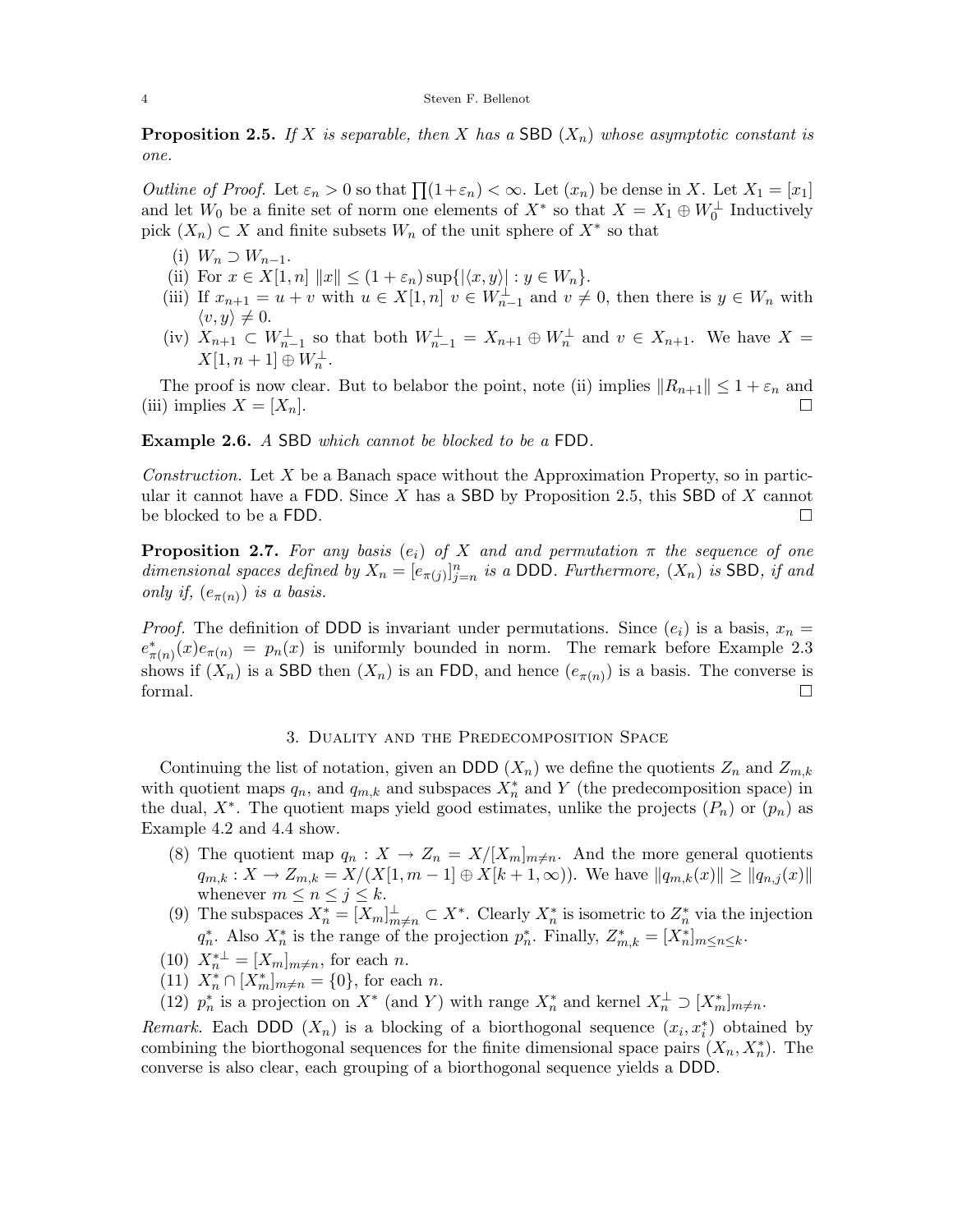**Definition 3.1.** *Given a* DDD  $(X_n)$  *let*  $Y_n = X_n^*$  *and let*  $Y = [Y_n] = [X_n^*] \subset X^*$ *. We will*  $\sup Y$  *is the predecomposition space of*  $(X_n)$  *Clearly*  $(Y_n)$  *is a* DDD for *Y* by equation (11) *say Y is the predecomposition space of*  $(X_n)$ *. Clearly*  $(Y_n)$  *is a* DDD *for Y by equation* (11). *Note that (9) implies that any blocking of*  $(X_n)$  *has the same predecomposition space* Y.

**Proposition 3.2.** *Any* DDD  $(X_n)$  *can be blocked to*  $(X[m(i-1)+1,m(i)])$  *so that resulting dual* DDD  $(Y[m(i-1)+1,m(i)])$  *is a* SBD *for the predecomposition space* Y.

*Proof.* Suppose  $(X_n)$  is a DDD. Let  $\varepsilon > 0$  be given with  $\varepsilon < 1$ . Once  $m(k)$  is selected, consider the quotient  $Z = Z_{1,m(k)}$  and subspace of Y given by  $W = q_{1,m(k)}^*(Z^*)$ . We can find a finite subsets  $\{z_i\}_1^N$  and  $\{w_i\}_1^N$  of the unit sphere of Z and W so that  $\langle z_i, w_i \rangle = 1$ <br>and  $\{w_i\}_1^N$  is an e-net for the sphere of W. Since span  $\|X\|$  is dense we can find x, so that and  $\{w_i\}_1^N$  is an  $\varepsilon$ -net for the sphere of W. Since span  $\cup X_n$  is dense we can find  $x_i$  so that  $1 \leq ||x|| \leq 1 + \varepsilon$  and  $a_{i-1}(\overline{x_i}) = \overline{x_i}$ . Finally select  $m(k+1)$  so that  $\{x_i\}_1^N \subset X[1, m(k+1)]$  $1 \leq ||x_i|| < 1+\varepsilon$  and  $q_{1,m(k)}(x_i) = z_i$ . Finally select  $m(k+1)$  so that  $\{x_i\}^N \subset X[1, m(k+1)]$ .<br>So if  $y \in [X^*]$  construction above we

So if  $y \in [X_n^*]_{n>m(k+1)}$  and w is in the sphere of W, then by the construction above we<br>n find w, with  $||w - w|| < \varepsilon$  and clearly  $u(x) = 0$ . Hence  $||w + w|| > ||w + w|| - ||w - w||$ can find w<sub>i</sub> with  $\|w - w_i\| < \varepsilon$  and clearly,  $y(x_i) = 0$ . Hence  $\|w + y\| \ge \|w_i + y\| - \|w - w_i\|$ and  $||w_i+y|| \ge |(w_i+y)(x_i)|/||x_i|| \ge 1/(1+\varepsilon)$ . So we have  $||w+y|| \ge (1-\varepsilon)(1+\varepsilon)^{-1}||w||$  and the  $R_{m(k)+1,m(k+1)}$  projection onto  $[X_n^*]_{n \leq m(k)}$  with kernel  $[X_n^*]_{n > m(k+1)}$  has norm bounded<br>by  $(1+\varepsilon)/(1-\varepsilon)$ by  $(1+\varepsilon)/(1-\varepsilon)$ .

**Question 3.3.** *If*  $(X_n)$  *is a* SBD*, is the dual DDD*  $(X_n^*)$  *already a* SBD? **Example 3.4.** *A* DDD  $(X_n)$  *for*  $\ell_2$ *, where*  $(X_n^*)$  *is not a* SBD *for*  $Y = [X_n^*] = \ell_2$ *.* 

*Construction.* Let  $(e_i)$  be a conditional basis for  $\ell_2$  and let  $\pi$  be a permutation so that  $(e_{\pi(n)})$  is not a basis. Thus the coefficient functionals  $(e_{\pi(n)}^*)$  are also not a basis. Letting  $Y$   $\qquad \qquad$  $X_n = [e_{\pi(j)}]_{j=n}^n$ , Proposition 2.7 says  $(X_n^*)$  is not a SBD.

**Corollary 3.5.** For any basis  $(e_n)$  and permutation  $\pi$ , the sequence  $(e_{\pi(n)})$  can be blocked *to be a* SBD*.*

*Proof.* Apply Proposition 3.2 to the coefficient functions  $(e^*_{\pi(n)})$ .  $(\pi(n))$ .

**Lemma 3.6.** *Suppose*  $(X_n)$  *is a* DDD*, then the following estimates hold:* 

- (a) *If*  $w \in X[1, k-1]$  *and*  $j \geq k$ , *then*  $||w|| \leq ||R_{k,j}|| ||q_{1,j}(w)||$  *and in particular,*  $||w|| \leq ||R_k|| ||q_{1,k}(w)||.$
- (b) *If*  $x \in X$ *, and*  $\delta_k = \text{dist}(x, X[1, k-1])$  *then*  $||x|| \leq ||R_k|| ||P_kx|| + \delta_k(1 + ||R_k||)$ *.*
- (c) *If*  $(X_n)$  *is a* SBD*, then for all*  $x \in X$ *,*

*.*

 $||x|| \le K_\infty$  lim sup  $||P_nx||$  and  $||x|| \le K$  lim inf  $||P_nx||$ 

- (d) If  $w \in X[1, k-1]$ , and  $j \ge k$ , then there is  $y_j \in [X_i^*]_1^j$  with  $||y_j|| = 1$  and  $||w|| \le ||R_1|| ||w_2||$ .  $||R_{k,j}|| \langle w, y_j \rangle|.$
- (e) The predecomposition space Y separates points in X, if and only if,  $\cap_n X[n,\infty) =$ {0}*.*

*Proof.* Parts of this proof are essentially stolen from the proofs of Lemma I.15 and Lemma I.12 of [9].

Let  $w \in X[1, k-1]$  and let  $z \in X[j+1, \infty)$ , and note  $||w|| = ||R_{k,j}(w+z)|| \le ||R_{k,j}|| ||w+z||$ . Hence  $||w|| \leq ||R_{k,j}|| ||q_{1,j}(w)||$  which proves (a).

Let  $x \in X$ ,  $\varepsilon > 0$  and  $\delta_k = \text{dist}(x, X[1, k-1])$ . Find  $w \in X[1, k-1]$  with  $\|w-x\| < \delta_k + \varepsilon$ . We have  $w = P_k w$ ,  $q_{1,k}(x) = q_{1,k}(P_k x)$  and hence  $||q_{1,k}(w) - q_{1,k}(P_k x)|| = ||q_{1,k}(w - x)|| \le$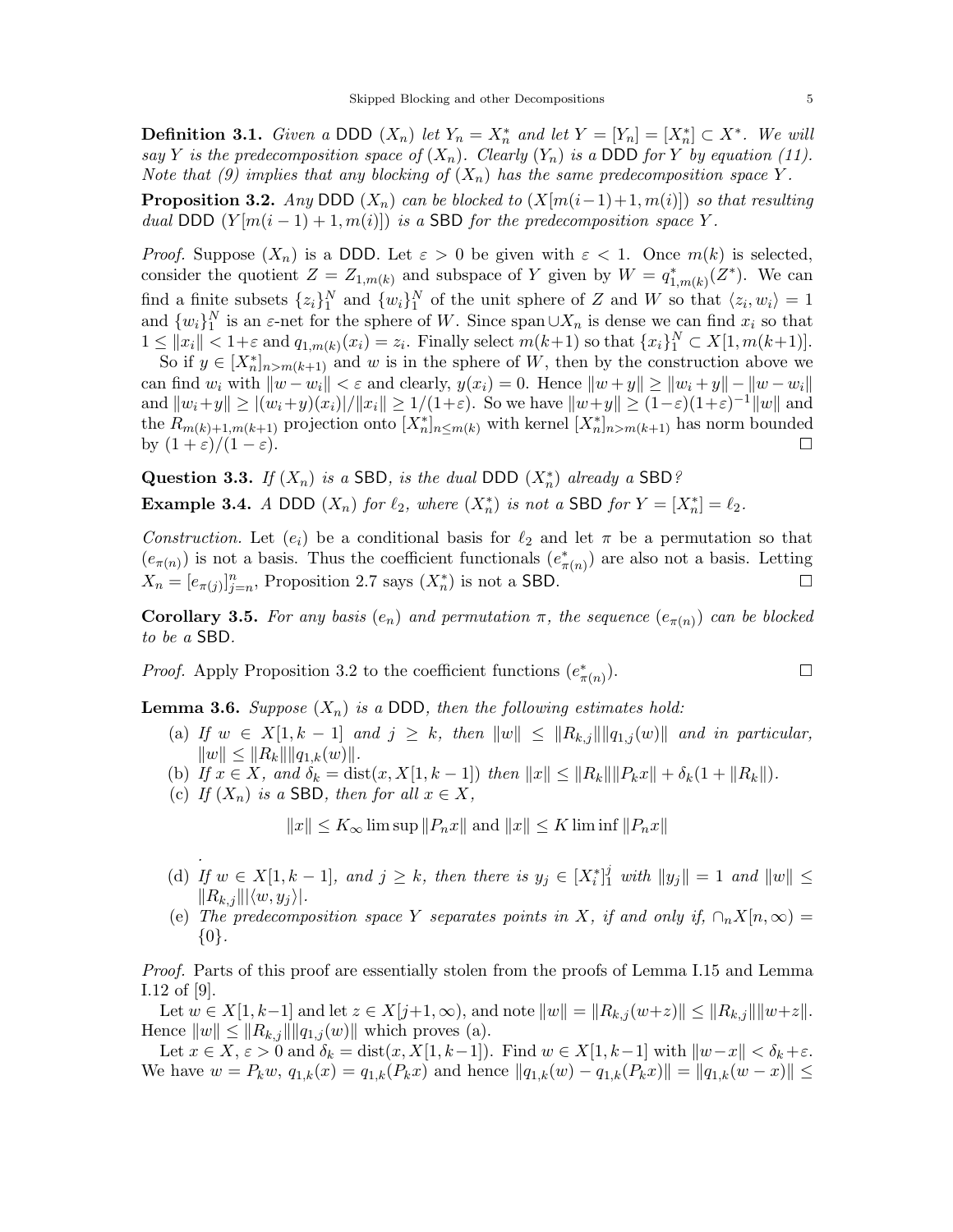$\delta_k + \varepsilon$ . Putting the pieces together,

$$
||q_{1,k}(P_k x)|| + \delta_k + \varepsilon \ge ||q_{1,k}(w)|| \ge ||w|| / ||R_k||
$$
  

$$
||R_k|| ||P_k x|| + ||R_k||(\delta_k + \varepsilon) \ge ||w|| \ge ||x|| - \delta_k - \varepsilon
$$

Which completes (b).

If  $(X_n)$  is not a SBD, then the inequalities in (c) are ambiguous, as Example 2.3 shows that  $K = K_{\infty} = \infty$  and  $P_k x = 0$  for some x and all k. The usual convention  $0 \cdot \infty = 0$ gives the wrong result for general DDD. Since  $\delta_k$  is monotonically decreasing to zero we can derive the first part of (c) from (b) by picking k with  $||R_k|| \approx \limsup ||R_k||$ . We derive the second part of (c) from (b) by picking k with  $||P_kx|| \approx \liminf ||P_kx||$ .

For (d) one uses (a) and the fact  $Z_{1,j}^* = [X_i^*]_1^j$  isometrically. So there is a  $y_j \in Z_{1,j}^*$  with  $d = 1$  and  $\langle w, w \rangle = ||\alpha_{1,j}(w)||$  $||y_j|| = 1$  and  $\langle w, y_j \rangle = ||q_{1,j}(w)||.$ 

The statement (e) is almost immediate. If  $x \notin X[n+1,\infty)$ , then  $q_{1,n}(x) \neq 0$ . So there is a  $x^* \in Z_{1,n}^* \subset Y$  with  $\langle x, x^* \rangle \neq 0$ . Thus Y separates the points of X when  $\cap_n X[n, \infty) = \{0\}$ .<br>Conversely if there is a non-zero  $x \in \Omega$ . Y[n, ∞) then  $\langle x, x^* \rangle = 0$  for  $x^* \subset X^*$  and any m Conversely, if there is a non-zero  $x \in \bigcap_n X[n,\infty)$  then  $\langle x, x^* \rangle = 0$  for  $x^* \in X^*_m$  and any m.<br>So x is zero on a dense subset of Y. Thus Y doesn't separate the point x from 0. So x is zero on a dense subset of Y. Thus Y doesn't separate the point x from 0.  $\Box$ 

**Definition 3.7.** *Let*  $c < \infty$ *, space*  $Y \subset X^*$  *is said to c-norms*  $X$ *, if all*  $x \in X$ *,* 

$$
c^{-1}||x|| \le ||x||_Y = \sup\{|\langle x, y \rangle| : y \in Y, ||y|| \le 1\} \le ||x||
$$

**Definition 3.8.** *<sup>A</sup>* DDD *is said to be* separating*, if the predecompostion space* Y *separates the points of* X *or equivalently if*  $\cap X[n,\infty) = \{0\}.$ 

*<sup>A</sup>* DDD *is said to be norming, if the predecomposition space* Y *is* c*-norming for some*  $c < \infty$ .

**Theorem 3.9.** If  $(X_n)$  is a DDD then the predecomposition space Y c-norms X for  $c =$  $K_{\infty,\infty}$ *. Conversely if for some*  $c < \infty$ , Y c-norms X then the DDD can be blocked to be a SBD *with asymptotic constant*  $\leq c$ .

*Proof.* Let  $\varepsilon > 0$  be given. If  $K_{\infty,\infty} = \infty$  there is nothing to prove. Otherwise, by blocking  $(X_n)$  by  $m(i)$  we can assume  $||R_{m(i-1)+1,m(i)}|| < K_{\infty,\infty}+\varepsilon$ . Lemma 3.6d shows  $Y K_{\infty,\infty}+\varepsilon$ norms X. Since Y is independent of the blocking, and  $\varepsilon$  is arbitrary, Y c-norms X.

To show the converse, we need a blocking  $(m(i))$  so that the projections  $R_{m(i-1)+1,m(i)}$ are uniformly bounded. Let  $m(0) = 0$ ,  $m(1) = 1$  and suppose  $m(k)$  has been selected. Let  $\varepsilon > 0$  be given. We can find unit vectors  $w_j$  which are an  $\varepsilon$ -net in the sphere of  $X[1, m(k)]$ . We can find unit vectors  $y_j$  in Y so that  $|\langle w_j , y_j \rangle| > c^{-1} - \varepsilon$ . Using the denseness of span $\bigcup X_n^*$  in Y, select  $v_j \in \text{span}\bigcup X_n^*$  so that  $||v_j - y_j|| < \varepsilon$ . Pick  $m(k+1)$  so that each  $\bigcup_{i=1}^k X_i^*$  $v_j \in [X_n^*]_1^{m(k+1)}$ . Let  $z \in X[1, m(k)]$  have norm one, select j so that  $||z - w_j|| < \varepsilon$ . We have

$$
\langle z, v_j \rangle = \langle w_j, y_j \rangle + \langle z - w_j, y_j \rangle + \langle z, v_j - y_j \rangle
$$

$$
|\langle z, v_j \rangle| > c^{-1} - 3\varepsilon
$$

And since  $\langle u, v_j \rangle = 0$  if  $u \in X[m(k + 1) + 1, \infty)$ ,  $||z + u|| > (c^{-1} - 3\varepsilon) ||z||$  and so  $||R(u, v_1)|| \le c/(1 - 3\varepsilon c)$  $||R_{m(i-1)+1,m(i)}|| < c/(1-3\varepsilon c).$ 

**Proposition 3.10.** *If* X *is separable and* Y *a separating subspace in* X∗*, then there is a* DDD  $(X_n)$  *with predecomposition space* Y.

*Proof.* The usual construction of a biorthogonal sequence  $(x_n, x_n^*)$  ([13] page 43), is flexible enough to produce sequences so that  $X = [x]$  and  $Y = [x^*]$ . Then letting  $X = [x]$ . enough to produce sequences so that  $X = [x_n]$  and  $Y = [x_n^*]$ . Then letting  $X_n = [x_i]_{i=n}$ , we have a DDD of one dimensional spaces with predecomposion space Y we have a DDD of one dimensional spaces with predecomposion space  $Y$ .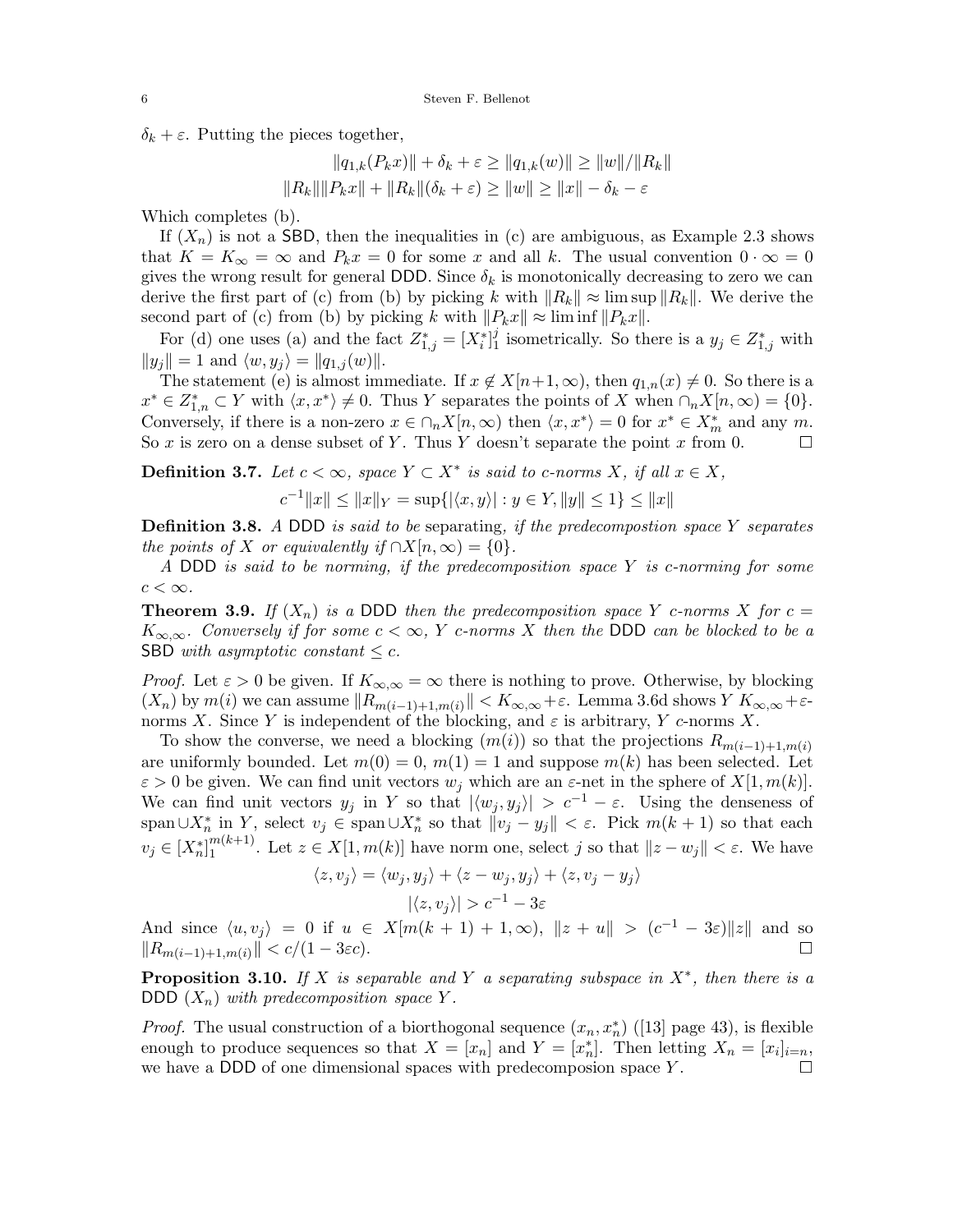**Example 3.11.** *There is a separating* DDD *that can't be blocked to be a* SBD*.*

*Construction.* Each non-quasi-reflexive space X has a separable subspace Y of the dual which is separating but non-norming [10]. which is separating but non-norming [10].

**Example 3.12.** *There is a* c*-norming predecomposition space* Y *that isn't one* <sup>1</sup>*-norming.*

*Construction.* Let the norm one  $\phi \in X^{**}$  satisfy  $0 < \text{dist}(\phi, B_X) < 1$  where  $B_X$  is is the unit ball of X as a subspace of  $X^{**}$ . Let  $Y = \ker \phi \subset X^*$ . If x has norm one and  $||x - \phi|| = \gamma < 1$ , for norm one  $x^* \in Y |x^*(x)| = |x^*(x - \phi)| \leq \gamma < 1$ , so at best Y can only  $\gamma^{-1}$ -norm X.  $\square$ 

**Proposition 3.13.** *If* DDD  $(X_n)$  *can be blocked to be a* SBD *for* X*, then in the equivalent norm*  $\|\cdot\|_Y$ ,  $(X_n)$  *is still a* DDD *with the same predecompostion space* Y *but now it is* 1*-norming and*  $(X_n)$  *can be blocked to have asymptotic constant* 1*.* 

*Proof.* The condition on  $(X_n)$  implies Y c-norms X for some  $c < \infty$ . Thus  $\|\cdot\|_Y$  is an equivalent norm on X. Clearly being a DDD or a SBD is invariant under isomorphic norms. Since

$$
||x||_Y = \lim_{k} ||q_{1,k}(x)|| = \lim_{k} \text{dist}(x, X[k+1, \infty))
$$

The quotient spaces  $Z_{1,k}$  obtained for the original norm and the new  $\|\cdot\|_Y$  are isometric. It follows that the predecomposition spaces are identical and the norms are isometric. Clearly Y 1-norms  $(X, \|\cdot\|_Y)$ . The result now follows from Theorem 3.9.

# 4. Structure of SBD

Basically this section shows the relationship between a SBD  $(X_n)$  and X is not very strong in general. The quotient spaces  $(Z_n)$  might have more importance.

**Proposition 4.1.** *If*  $(X_n)$  *is a* DDD *for* X *and*  $x \in X$ *, then there is a subsequence*  $(m(i))$ *and*  $w_i \in X[m(i-1)+1, m(i)]$  *so that*  $P_{m(i)}x + w_{i+1} \to x$ .

*Proof.* Let  $x \in X$  be given and suppose  $(X_n)$  is DDD and  $m(k)$  has been found. Let  $M = ||P_{m(k)}||$ . We can find  $w \in \text{span} \cup X_n$  so that  $||x - w|| < 2^{-k}/M$ . We have  $||P_{m(k)}x - w||$  $P_{m(k)}w \| < 2^{-k}$  and so we can let  $w_{k+1} = w - P_{m(k)}w$  and

$$
||x - (P_{m(k)}x + w_{k+1})|| \le ||x - w|| + ||P_{m(k)}w - P_{m(k)}x|| < 2 \cdot 2^{-k}.
$$

Finally we select  $m(k + 1)$  large enough so that  $w_{k+1} \in X[m(k) + 1, m(k + 1)]$ .

Example 4.2 shows that  $(\Vert P_{m(i)}x\Vert)$  and hence  $(\Vert w_i\Vert)$  can be unbounded even when the DDD is a SBD.

**Example 4.2.** *A* SBD *of James space J and a* x *so that no subsequence of*  $(P_n x)$  *is bounded.* 

*Construction.* James space J, can be written as the set of null sequences  $(a_n)$  with finite norm given by  $||(a_n)||^2 = \sup \sum |a_{n(i+1)} - a_{n(i)}|^2$ , over all increasing finite integer sequences  $(n(i))$ . The usual unit basis  $(e_n)$  is a shrinking conditional basis which is not boundedly complete. Let  $(f_n)$  be the coefficient functionals. Let  $w_k = \sum \{e_n : 2^{k-1} \leq n \leq 2^k\}$  and let  $x = e_1 + \sum_{k>0} w_k/k$ . Eventually,  $||x|| = 1$ .<br>Let  $\pi$  be the permutation that reorders

Let  $\pi$  be the permutation that reorders the integers in alternating blocks of evens and odds in the order:

$$
1, 2, B_2, B_3, A_2, B_4, A_3, \ldots, B_k, A_{k-1}, B_{k+1}, A_k \ldots
$$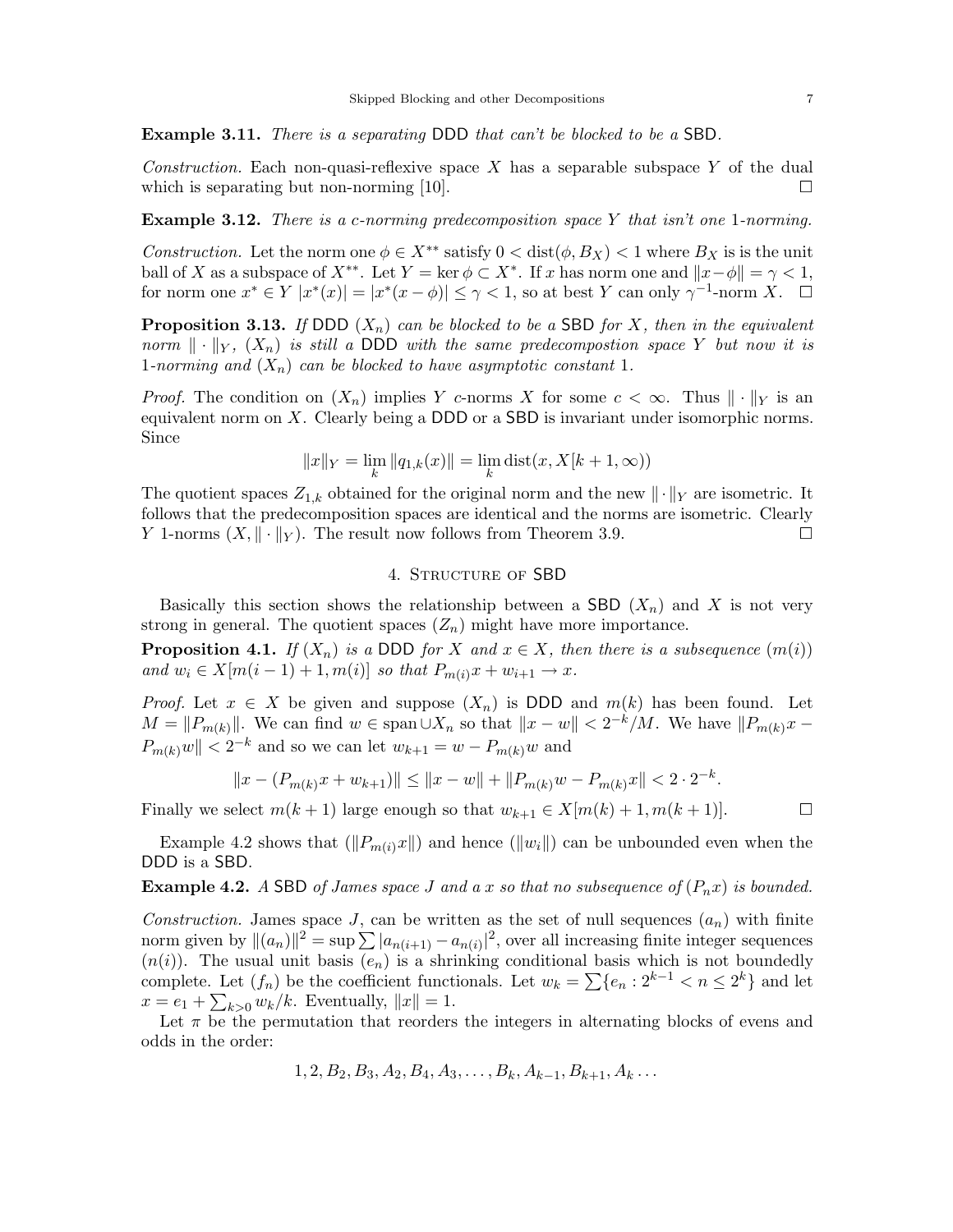Where  $A_k = \{n \text{ odd}: 2^{k-1} < n \leq 2^k\}$  and  $B_k = \{n \text{ even}: 2^{k-1} < n \leq 2^k\}$ . Let  $(X_n)$  be any blocking of  $([e_{\pi(i)}])$  that is a SBD.

Let's estimate the norm of  $z_n = \sum_{1}^{n} f_{\pi(i)}(x) e_{\pi(i)}$  and assume  $\pi(n)$  is in  $A_{k-1}$  or  $B_{k+1}$ . This means  $f_j(z_n) = 0$  for  $j \in A_k$  and  $f_j(z_n) = 1/k$  for  $j \in B_k$ . Thus  $||z_n|| \geq \sqrt{2^k/k^2}$ . It follows that every subsequence of  $(P_n x)$  is unbounded no matter how  $([e_{\pi(i)}])$  was blocked. that every subsequence of  $(P_n x)$  is unbounded no matter how  $([e_{\pi(i)}])$  was blocked.

**Lemma 4.3.** *If*  $(X_n)$  *is a* DDD *and*  $x \in X$ *, then*  $\lim q_n(x) = 0$ 

*Proof.* Let  $x \in X$  and  $\varepsilon > 0$ . Since span  $(X_n)$  is dense in X we can find N and  $y \in X[1, N]$ so that  $||x-y|| < \varepsilon$ . Since  $x-(x-y) = y$  is in  $X[1, N]$ ,  $q_n(x) = q_n(x-y)$  and  $||q_n(x-y)|| < \varepsilon$ <br>for  $n > N$ . for  $n>N$ .

**Example 4.4.** *A* SBD  $(X_n)$  *and*  $x \in X$  *so that*  $(p_n(x))$  *has no bounded subsequence. In particular, the isomorphisms*  $q_n|_{X_n}: X_n \to Z_n$  *have inverses with norms that blow up. Thus*  $X_n$  *and*  $Z_n$  *can be far apart.* 

*Construction.* This is a continuation of Example 4.2. For  $k > 3$ , let  $X_k = [e_i : i \in B_k \cup A_{k-1}]$ .<br>The same x, has  $||p_k(x)|| > \sqrt{2^k/k^2}$ , while  $q_k(x) = q_k(p_k(x)) \to 0$  by the lemma. The same x, has  $||p_k(x)|| \ge \sqrt{2^k/k^2}$ , while  $q_k(x) = q_k(p_k(x)) \to 0$  by the lemma.

# 5.  $Y^*$  and BOUNDEDLY COMPLETE SBD

**Definition 5.1.** *If*  $x_n \in X_n$  and  $(\Vert \sum_{i=1}^{n} x_i \Vert)$  bounded implies that  $\sum x_i$  *converges in norm,*<br>then we call  $(X_i)$  is boundedly complete. A boundedly complete SBD is one where all the *then we call*  $(X_n)$  *is boundedly complete. A boundedly complete* SBD *is one where all the skipped decompositions*  $(X[n(i),m(i)])$  *in equation (3) are boundedly complete. (Note that the whole sequence*  $(X_n)$  *is not required to be boundedly complete.*)

The subspace map  $\phi: Y \to X^*$  yields by duality a quotient map  $\phi^*: X^{**} \to Y^*$ . The restriction of  $\phi^*$  to the image of X in X<sup>\*\*</sup> is the duality given by  $\langle y, \phi^* x \rangle = \langle x, y \rangle$  for  $y \in Y$ . The adjoint of quotient maps  $q_{m,k}: X \to Z_{m,k}$  given by (7), factors through Y as the subspace injections  $Z_{m,k}^* \subset Y \subset X^*$  so the double adjoint quotient map  $q_{m,k}^{**}:$ <br> $X^{**} = Z$ , factors through  $Y^*$ . Similarly we can identify  $Y$  in  $Y^*$  (as a set with  $X^{**} \to Z^{**}_{m,k} = Z_{m,k}$  factors through Y<sup>\*</sup>. Similarly we can identify  $X_n$  in Y<sup>\*</sup> (as a set with normal set of the projection  $x^{**} = \phi^*(X)$ ). Note that  $\phi^*$  is an perhaps a different norm) as the range of the projection  $p_{n}^{**} = \phi^*(X_n)$ . Note that  $\phi^*$  is an isomorphism exactly when Y is porming. Theorem 3.9 implies  $\phi^*$  is an isomorphism exactly isomorphism exactly when Y is norming. Theorem 3.9 implies  $\phi^*$  is an isomorphism exactly when the DDD  $(X_n)$  can be blocked to be a SBD. Note further that  $\phi^*$  is an isometry if X has PCP or if  $(X_n)$  is shrinking.

On the unit ball,  $B_{Y^*}$ , of  $Y^*$  there are several differently defined weak topologies which are the same. There is  $\sigma(X^{**}, X^*)$ -topology on  $B_{X^{**}}$  which the quotient map  $\phi^*$  induces on  $B_{Y^*}$  which must be the  $\sigma(Y^*, Y)$ - topology by compactness and weak-star continuity. Also this is the same as the  $\sigma(Y^*, \cup Y_n)$ , also because of compactness. In this topology,  $B_{Y^*}$  is a compact metric space.

For G a finite subset of  $\bigcup Y_n$  and  $\varepsilon > 0$ , let

$$
V(x, G, \varepsilon) = \{ y^* \in Y^* : |< y^* - x, g> | < \varepsilon, \forall g \in G \}.
$$

it follows that the collection of  $V(x, G, \varepsilon)$  is a basis for the  $\sigma(Y^*, Y)$ -topology on  $Y^*$ . We use the term *elementary* to describe  $\sigma(Y^*, Y)$ -open sets of the form  $V(x, G, \varepsilon)$  with  $G \subset \bigcup Y_n$ . **Theorem 5.2.** *If* X *has* PCP *then each norming* DDD *can be blocked to be a boundedly complete* SBD*.*

*Proof.* Let  $(X_n)$  be a DDD with a c-norming predecomposition space for X. Renorming via Proposition 3.13 if necessary, we can assume the predecomposition space  $Y$  is 1-norming. By blocking if necessary we can assume that  $(X_n)$  is already a SBD. We pick  $(m(k))$  by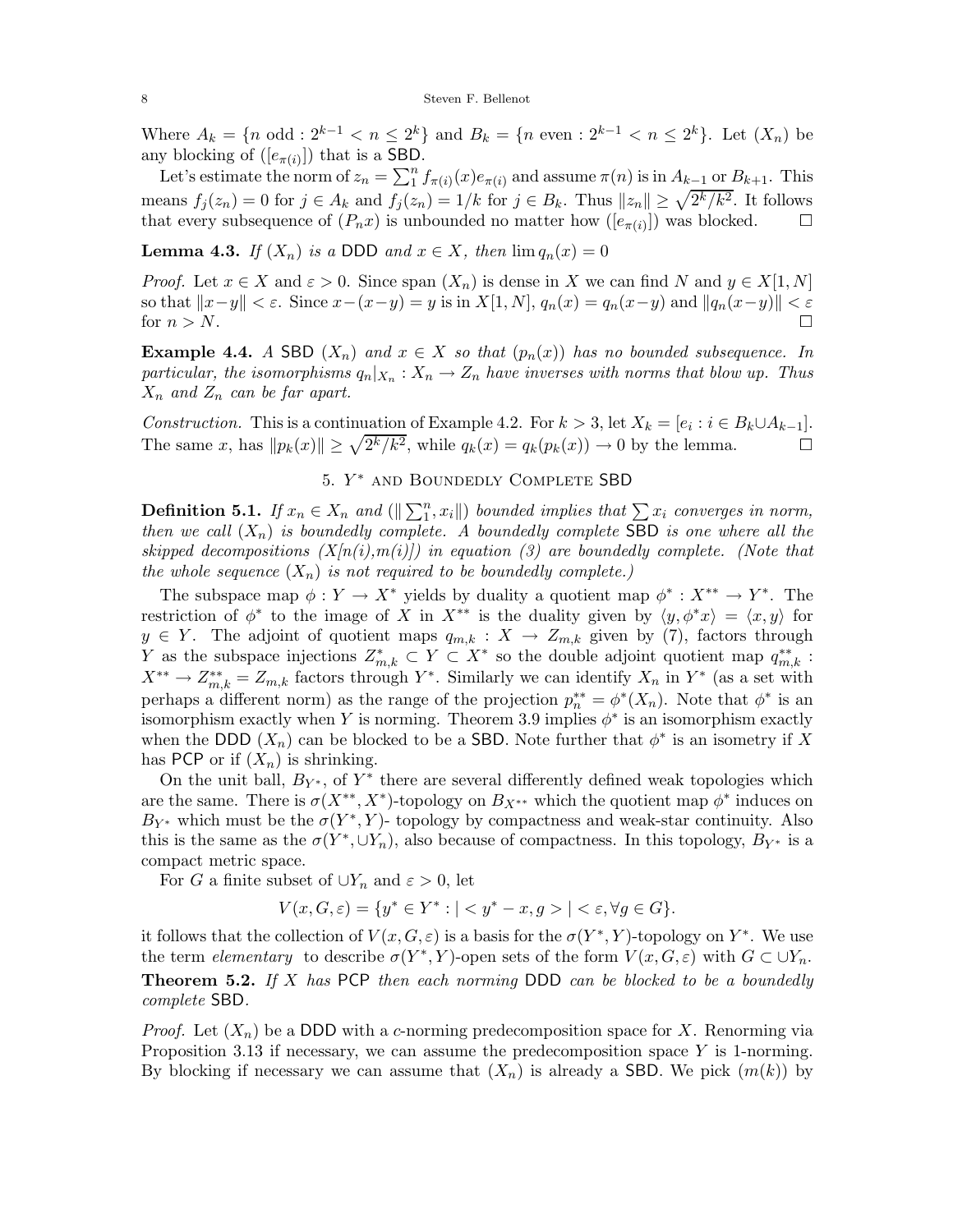induction so that  $m(0) = 0$  and  $(X[m(k-1)+1,m(k)])$  is a boundedly complete SBD. Our mode of proof is to make slight modifications to the existence proof in [7].

The PCP property (Lemma II.3 [7]) implies that  $Y^*\X = \bigcup K_n$  for some increasing sequence  $(K_n)$  of  $\sigma(Y^*, Y)$ -compact sets. While the cited lemma constructs a particular Y, any 1-norming subspace of  $X^*$  will satisfy the proof.

Suppose  $m(k)$  has been selected. For each x in the unit ball of  $X[1, m(k)]$  there is an elementary  $\sigma(Y^*, \cup Y_n)$ -open V with  $V \cap K_{k+1} = \emptyset$ . By compactness we can assume only a finite number of the open sets  $V_i = V(x_i, G_i, \varepsilon_i)$  are needed. Let  $m(k+1)$  be large enough so that  $Y[1, m(k+1)]$  contains all the vectors in  $G_i$  and also  $1 + 1/k$ -norms  $X[1, m(k)]$ .

The claim is that the SBD  $(X[m(k-1)+1,m(k)])_k$  is also a boundedly complete SBD. Suppose  $x_k \in X[m(k-1), m(k)]$  with  $x_k = 0$  infinity often. Let  $n(i)$  be the sequence defined so that  $x_{n(i)} \neq 0$  but  $x_{n(i)+1} = 0$  and  $s_i = \sum_{i=1}^{n(i)} x_k$  be so that  $||s_i|| \leq 1$  uniformly. Let  $s \in Y^*$  be the  $\sigma(Y^*, Y)$ -limit of  $(s_i)$ .

If  $s \in Y^*\backslash X$  then  $s \in K_j$  for  $j \geq N$  for some N. Let  $k = n(i) > N$  so that  $x_{k+1} = 0$ . Then there is  $V = V(w, G, \varepsilon)$  so that  $s_i \in V$  and  $V \cap K_{k+1} = \emptyset$ . Since  $G \subset Y[1, m(k+1)],$  $\langle x_i, g \rangle = 0$  for  $i > k+1$ . Since  $x_{k+1} = 0$  This means  $s_j \in V$  for all  $j \geq i$ , so  $s \in V \cap K_{k+1}$ a contradiction.

Therefore  $s \in X$ , and we need to show  $s_i$  converges in norm to s. Let  $\varepsilon > 0$  be given. Find  $k = n(j)$  and  $w \in X[1, m(k)]$  so that  $||s - w|| < \varepsilon$  and  $x_{k+1} = 0$ . For  $i \geq j$  Find  $y \in Y[1, m(n(j) + 1)]$  with  $||y|| = 1$  and y almost norms  $s_i - w$ . In particular  $\langle y, s_i - w \rangle \le$  $||s_i - w||(1 + 1/i)^{-1}$ . Since  $\langle y, x_n \rangle = 0$  for  $n > n(i)$ , we have  $\langle y, s - w \rangle = \langle y, s_i - w \rangle$ . Thus  $||s_i - w|| \le ||s - w||(1 + 1/i)$  and  $||s_i - s|| \le 3\varepsilon$ . Thus  $(s_i)$  norm converges to s. □  $||s_i - w|| \le ||s - w||(1 + 1/i)$  and  $||s_i - s|| \le 3\varepsilon$ . Thus  $(s_i)$  norm converges to s.

# 6. JT-decompositions

**Definition 6.1.** *The boundedly complete* SBD  $(X_n)$  *is called a c*-norming-JT-decomposition *for* X *provided*

(A) *For each*  $x^{**} \in X^{**}$ , with  $\liminf ||q_n^{**}(x^{**})|| = 0$ , there is  $x \in X$  with  $||x|| \le c||x^{**}||$ <br>and for all n  $x^{**}(x^{**}) = n(x)$ *and for all*  $n, p_n^{**}(x^{**}) = p_n(x)$ .

Ghoussoub, Maurey and Schachermayer [9] have defined a JT-decomposition to be equivalent to what we have called a 1-norming-JT-decomposition. Furthermore they show each separable Banach space with PCP has a 1-norming-JT-decomposition. The following proposition shows every boundedly complete SBD is a c-norming-JT-decomposition.

**Proposition 6.2.** *If*  $(X_n)$  *is a boundedly complete* SBD *for* X, *then*  $(X_n)$  *is a*  $K_{\infty}$ *-norming-*JT*-decomposition where*  $K_{\infty}$  *is the asymptotic-SBD-constant of*  $(X_n)$ *.* 

*Proof.* First note that if  $x \in X \setminus \{0\}$ , then Lemma 3.6c implies for some  $n, p_n(x) \neq 0$ . It follows that if such an  $x \in X$  as in (A) exists, then it must be unique.

Let  $x^{**} \in X^{**}$  and let  $\varepsilon > 0$  be given. Find  $m(1)$  so that  $||q_{m(1)}^{**}(x^{**})|| < \varepsilon/2^1$  and let  $w_1 \in \text{span}\cup X_n$  so that  $q_{m(1)}(w_1) = q_{m(1)}^{**}(x^{**})$  and  $||w_1|| < \varepsilon/2^1$ . Suppose  $(w_i)_{i=1}^k$  and  $(m(i))_{i=1}^k$  have been chosen so that

- (i)  $q_{m(i)}(w_i) = q_{m(i)}^{**}(x^{**});$ <br>∴;  $\qquad_{m(i)}(w_i) = q_{m(i)}^{**}(x^{**});$
- (ii)  $||q_{m(i)}(w_i)|| < \varepsilon/2^i;$ <br>(iii)  $g_{m(i)}(w_i) = 0$  for a
- (iii)  $q_{m(j)}(w_i) = 0$  for  $j < i \leq k$ ;
- (iv)  $w_{i-1} \in X[1, m(i) 1]$  for  $i \leq k$ ; and
- (v)  $w_k \in \text{span} \cup X_n$ .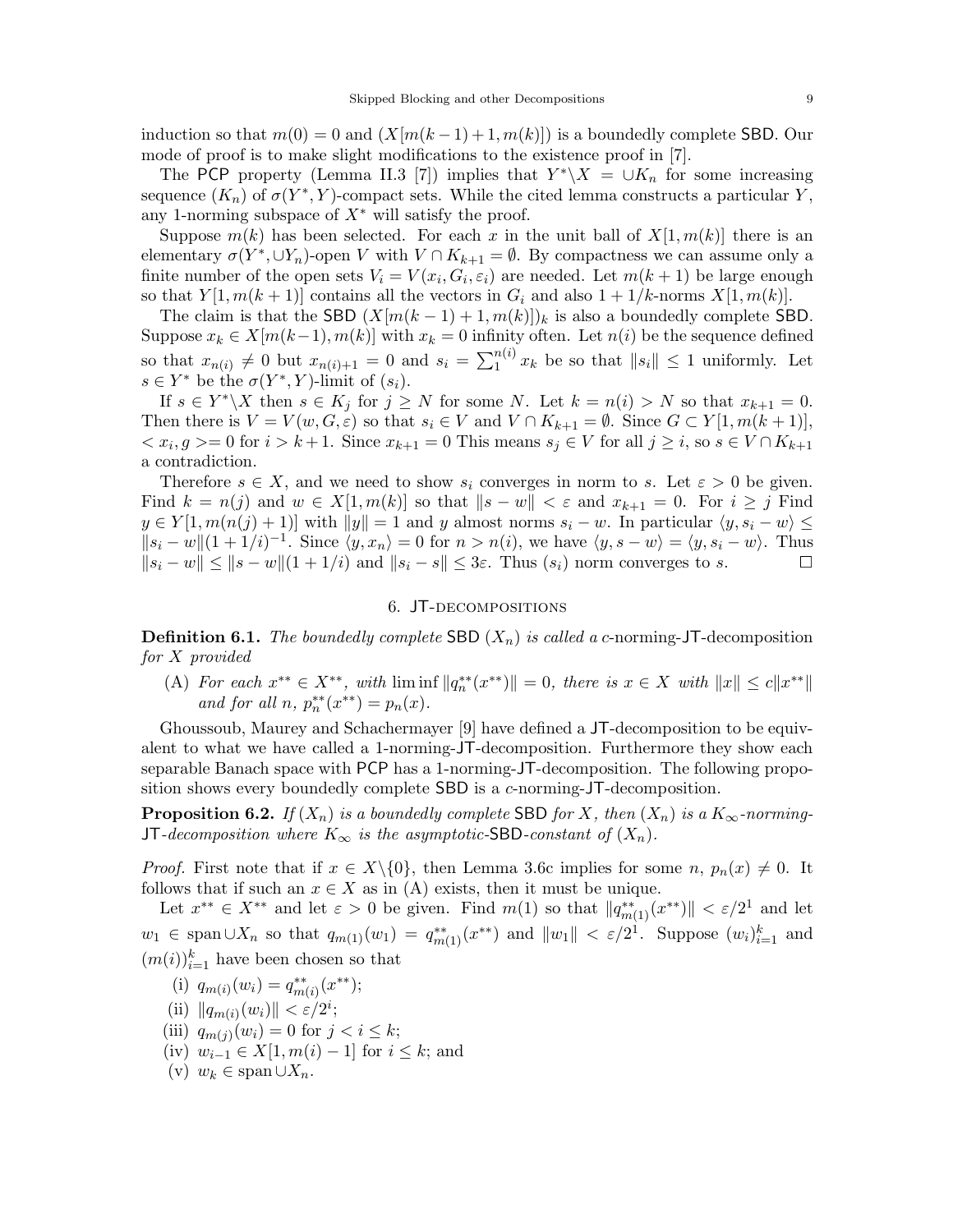#### 10 Steven F. Bellenot

Let  $C = ||I - p_{m(1)}|| ||I - p_{m(2)}|| \cdots ||I - p_{m(k)}||$  and pick  $m(k+1)$  large so that  $w_k \in$  $X[1, m(k+1)-1]$  and  $||q_{m(k+1)}^{**}(x^{**})|| < \varepsilon/C2^{k+1}$ . Find  $z \in \text{span }\cup X_n$  so that  $||z|| < \varepsilon/C2^{k+1}$ and  $q_{m(k+1)}(z) = q_{m(k+1)}^{**}(x^{**})$ . Let  $w_{k+1} = (I - p_{m(1)})(I - p_{m(2)}) \cdots (I - p_{m(k)})z$ . Clearly  $||w_{k+1}|| < \varepsilon/2^{k+1}$  and  $q_{k(i)}(w_{k+1}) = 0$  for  $i \leq k$ . Therefore, writing  $w = \sum w_k$ ,

(B) For each  $\varepsilon > 0$  there is  $w \in X$  and  $(m(i))$  so that  $||w|| < \varepsilon$  and  $q_{m(i)}(x^{**} - w) = 0$  for all *i*. for all  $i$ .

Now for each *i*,  $x^{**} - w \in [X_n]_{n \neq m(i)}^{\perp \perp} = X_{m(i)}^{* \perp}$ , hence

$$
\|\sum_{j=1}^{m(i)-1} p_j^{**}(x^{**}-w)\| = \|R_{m(i)}(x^{**}-w)\| \le \|R_{m(i)}\| \|x^{**}-w\| \le K\|x^{**}-w\|.
$$

Since  $(X[m(i-1)+1,m(i)-1])_i$  is boundedly complete there is  $z \in X$  with

$$
||z|| \le \limsup ||R_{m(i)}|| \, ||x^{**} - w|| \le K_{\infty} ||x^{**} - w||
$$

and  $p_n(z) = p_n^{**}(x^{**} - w)$  for all n. Finally let  $x = z + w$ . We have  $p_n(x) = p_n^{**}(x^{**})$  and

$$
||x|| = ||z + w|| < ||z|| + \varepsilon \le K_{\infty} ||x^{**} - w|| + \varepsilon \le K_{\infty} ||x^{**}|| + (K_{\infty} + 1)\varepsilon.
$$

The choice of x is independent of  $\varepsilon$  and so  $||x|| \le K_\infty ||x^{**}||$ .

The following theorem summarizes our results for Banach space with PCP. **Theorem 6.3.** *The following are equivalent for a Banach space* X*:*

- (a) X *is separable and has* PCP*.*
- (b) *Each norming* DDD  $(X_n)$  *of* X *can be blocked to be a boundedly complete* SBD.
- (c) *Each norming* DDD  $(X_n)$  *of* X *can be blocked to be a* 1*-norming* JT*-decomposition in an equivalent norm.*

*Proof.* (c)⇒(b) is formal. (b)⇒(a) is in Bourgain and Rosenthal [3]. (a)⇒(b) is Theorem 5.2. (b) $\Rightarrow$ (c) uses Proprosition 3.13 to equivalently renorm X so that the predecomposition space is 1-norming, Theorem 3.9 to block the DDD to a SBD with asymptotic constant 1 and finally Theorem 6.2 to show this blocking is a 1-norming JT-decompostion.  $\Box$ 

#### **REFERENCES**

- [1] S.F. Bellenot Somewhat quasireflexive Banach spaces Ark. Mat. 22(1984), 175-183.
- [2] S.F. Bellenot More quasi-reflexive subspaces Proc. Amer. Math. Soc. 101(1987), 693-696.
- [3] J. Bourgain and H.P. Rosenthal, *Geometrical implications of certain finite-dimensional decompo*sitions, Bull. Soc. Math. Belg. 32(1980), 57-82.
- [4] W.J. Davis and J. Lindenstrauss, On total nonnorming subspaces, Proc. Amer. Math. Soc 31 (1972), 109-111.
- [5] G.A. Edgar and R.F. Wheeler, Topological properties of Banach spaces, Pacific J. Math. 115(1984), 317-350.
- [6] C. Finet, Subspaces of Asplund Banach spaces with the point of continuity property, Israel J. Math. 60(1987), 191-198.
- [7] N. Ghoussoub and B. Maurey,  $G_{\delta}$ -embeddings in Hilbert space, J. Funct. Anal 61 (1985) 72-97.
- [8] N. Ghoussoub and B. Maurey,  $H_{\delta}$ -embeddings in Hilbert space, J. Funct. Anal 78 (1988) 271-305.
- [9] N. Ghoussoub, B. Maurey and W. Schachermayer, Geometrical implications of certain infinite dimensional decompositions, Trans. Amer. Math. Soc. 317(1990), 541-584.
- [10] W.B. Johnson and J. Lindenstrauss, Basic concepts in the geometry of Banach space, in [11] (2001), 1-84.
- [11] W.B. Johnson and J. Lindenstrauss (Editors), Handbook of the geometry of Banach spaces, Volume 1 Elsevier, Amsterdam, 2001.
- [12] W.B. Johnson and H.P. Rosenthal, On w<sup>\*</sup>-basic sequences and their applications to the study of Banach spaces, Studia Math 43 (1972), 77-92.